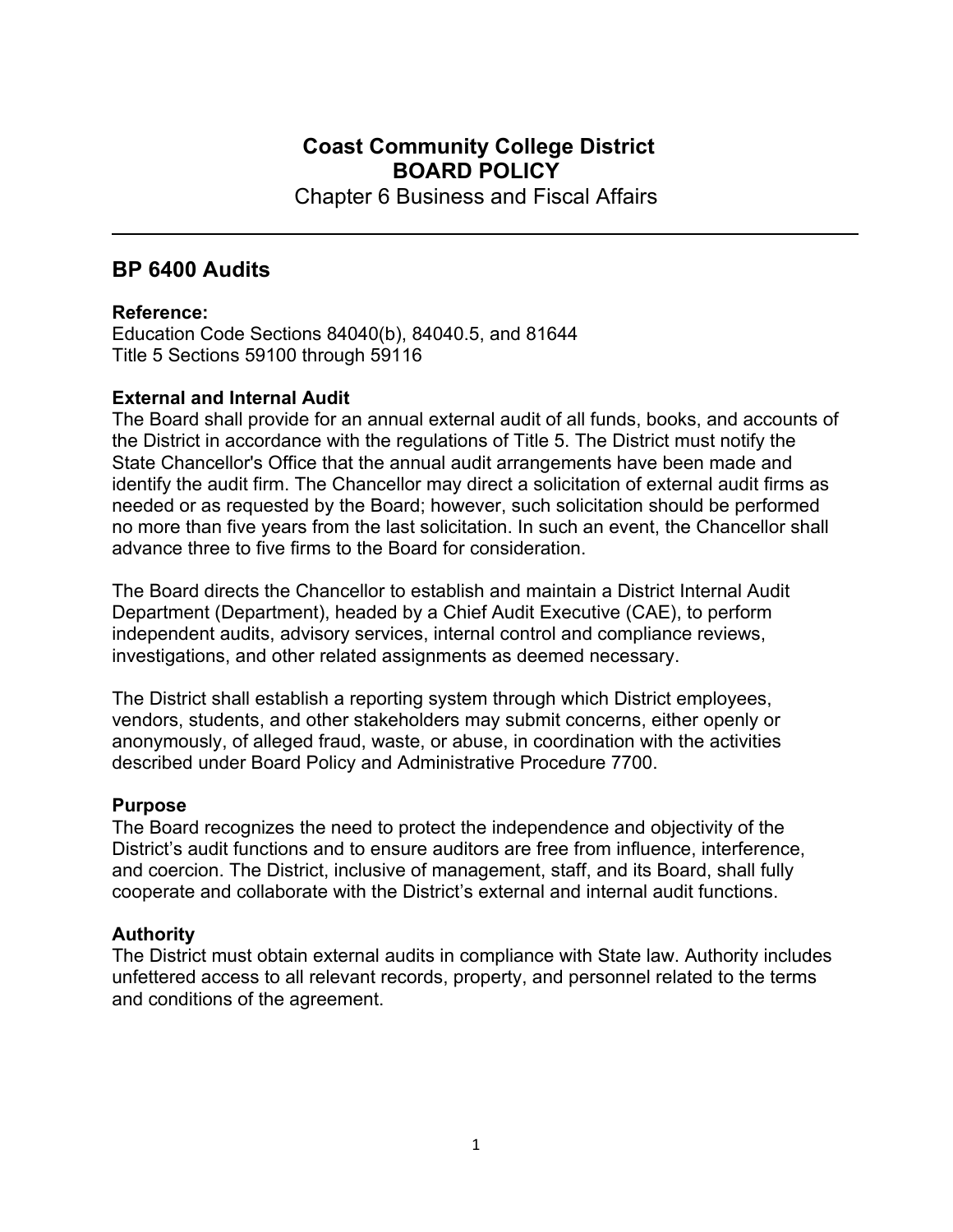The Internal Audit Director serves as the CAE with management and operational responsibility over the Department. The CAE creates an Internal Audit Charter as part of its Administrative Procedure, which is periodically reviewed and accepted by management and ratified by the Board.

The CAE reports to the Chancellor and has direct access to the District's executive leadership team and the Board. Authorization is granted for full and complete access to any of the organization's records (either manual or electronic), physical properties, and personnel relevant to a review. Documents and information given to internal auditors will be handled in a prudent manner.

#### **Responsibility**

External auditors are those individuals who work for a third-party audit firm and are provided responsibilities as designated in statute, regulations, Board Policies and Administrative Procedures, in addition to any terms and conditions that may be approved by the Board through agreement. Results of work are communicated to District management and to the Board.

Internal auditors are those individuals who work for the District and conduct performance and compliance audits, advisory and consulting reviews, as well as investigations into allegations of fraud, waste, and abuse as needed. Results of work are communicated to District management related to the subject matter under review, so that they may implement recommendations, and to the Board. Internal auditors do not have direct responsibility or authority over any of the activities or operations that they review, nor do they develop or implement policies or procedures, prepare records, or engage in activities which would normally be reviewed by internal auditors. Internal Audit shall ensure that Board Policies and Administrative Procedures, and other practices related to Internal Audit, comply with industry trends and auditing standards. Department staff must refrain from assessing specific operations for which they were previously responsible for a period of at least one year; however, they may provide nonaudit services, insofar as such services are permitted under applicable auditing standards.

#### **Standards**

External auditors shall be required to follow relevant industry standards as applicable to the purview of the audit scope and engagement as reflected in any Board approved agreement, as well as any State mandated regulations.

Internal auditors shall be required to follow relevant auditing and investigation standards, as well as industry best practices, and any State mandated regulations. The Chancellor shall ensure that the Department adheres to the International Professional Practices Framework (IPPF) and Code of Ethics adopted by the Institute of Internal Auditors, and obtains peer reviews as required by standards. Other standards upon which the Department may also rely include, but are not limited to: